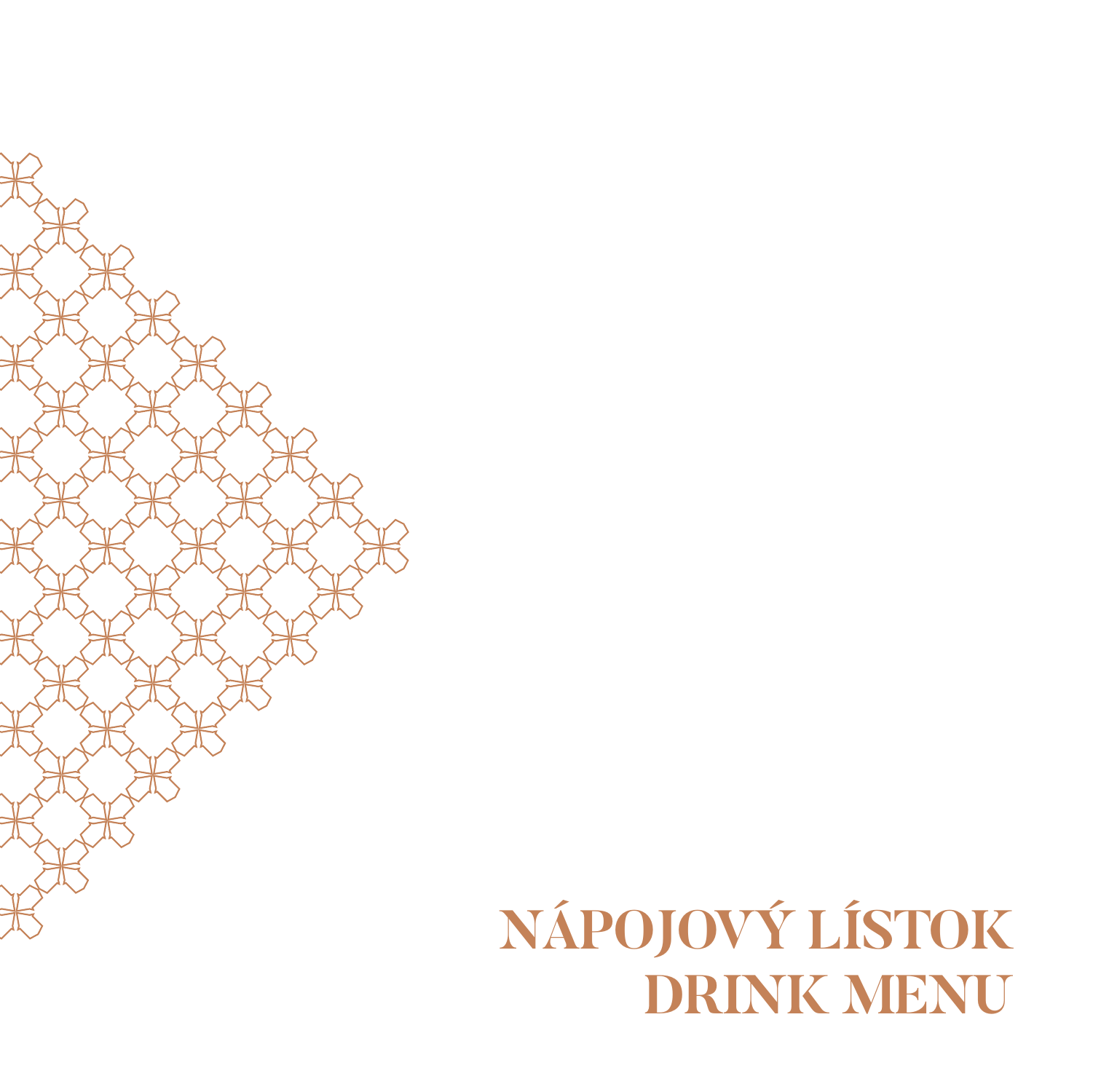

| <b>VERMÚTY A APERITÍVY</b>                                                                                                                                        | <b>Alkohol</b> | <b>Liter</b> | <b>Cena</b>     |
|-------------------------------------------------------------------------------------------------------------------------------------------------------------------|----------------|--------------|-----------------|
| <b>VERMOUTS AND APERITIFS</b>                                                                                                                                     | Alcohol        | Liter        | Price           |
| Lillet Blanc                                                                                                                                                      | 17,0 %         | 0,101        | 5,30 €          |
| Noilly Prat dry                                                                                                                                                   | 17,0 %         | 0,101        | 5,30 €          |
| Aperol                                                                                                                                                            | 11,0 %         | 0,041        | 2,90 €          |
| Campari                                                                                                                                                           | 25,0 %         | 0,04         | 2,90 €          |
| Crodino (nealko/non-alcoholic)                                                                                                                                    | 0,0%           | 0,101        | 2,80 €          |
| <b>PORTSKÉ VÍNO</b>                                                                                                                                               |                |              |                 |
| <b>PORT WINE</b>                                                                                                                                                  |                |              |                 |
| Graham's 20 y                                                                                                                                                     | 20,0%          | 0,041        | 8,60 €          |
| <b>MIEŠANÉ NÁPOJE</b><br><b>COCKTAILS</b>                                                                                                                         |                |              |                 |
|                                                                                                                                                                   |                |              |                 |
| Pálffyho sedlo<br>(50ml George Dickel 12y, 30ml simple sirup/ simple syrup, 30ml<br>citrónová šťava / lemon juice, aquafaba/ aquafaba, červené víno/<br>red wine) |                | 0,15         | 11,00 €         |
| "Katarína"<br>(40ml Gin Sissi, 20ml sladký vermouth/sweet vermouth, 20ml Mara-<br>schino, 20ml limetková šťava/ lime juice, tonic)                                |                | $0,12$       | 11,00 €         |
| 1459<br>(50ml Zacapa 23y, 20ml citrónová šťava/ lemon juice, 15ml portské<br>víno/ port wine, 20ml zázvorový sirup/ ginger syrup)                                 |                | 0,101        | 11,00 €         |
| Lipový list<br>(20 ml Gin Franz Jozef, 20ml bazový sirup/ elderflower syrup, 20ml<br>limetková šťava/ lime juice, Hey You Bubbles 40ml)                           |                | 0,101        | 9,00 $\epsilon$ |
| <b>Jurské Negroni</b><br>(30ml Gin Sissi, 20ml Antica Formula, 30ml Campari, 20ml lipový<br>sirup/ linden syrup, 10ml limetková šťava/ lime juice)                |                | 0,111        | 9,00 $\epsilon$ |

O možnosti prípravy iných miešaných nápojov Vás informuje obsluhujúci personál.

*Please ask wait staff for other cocktail possibilities.*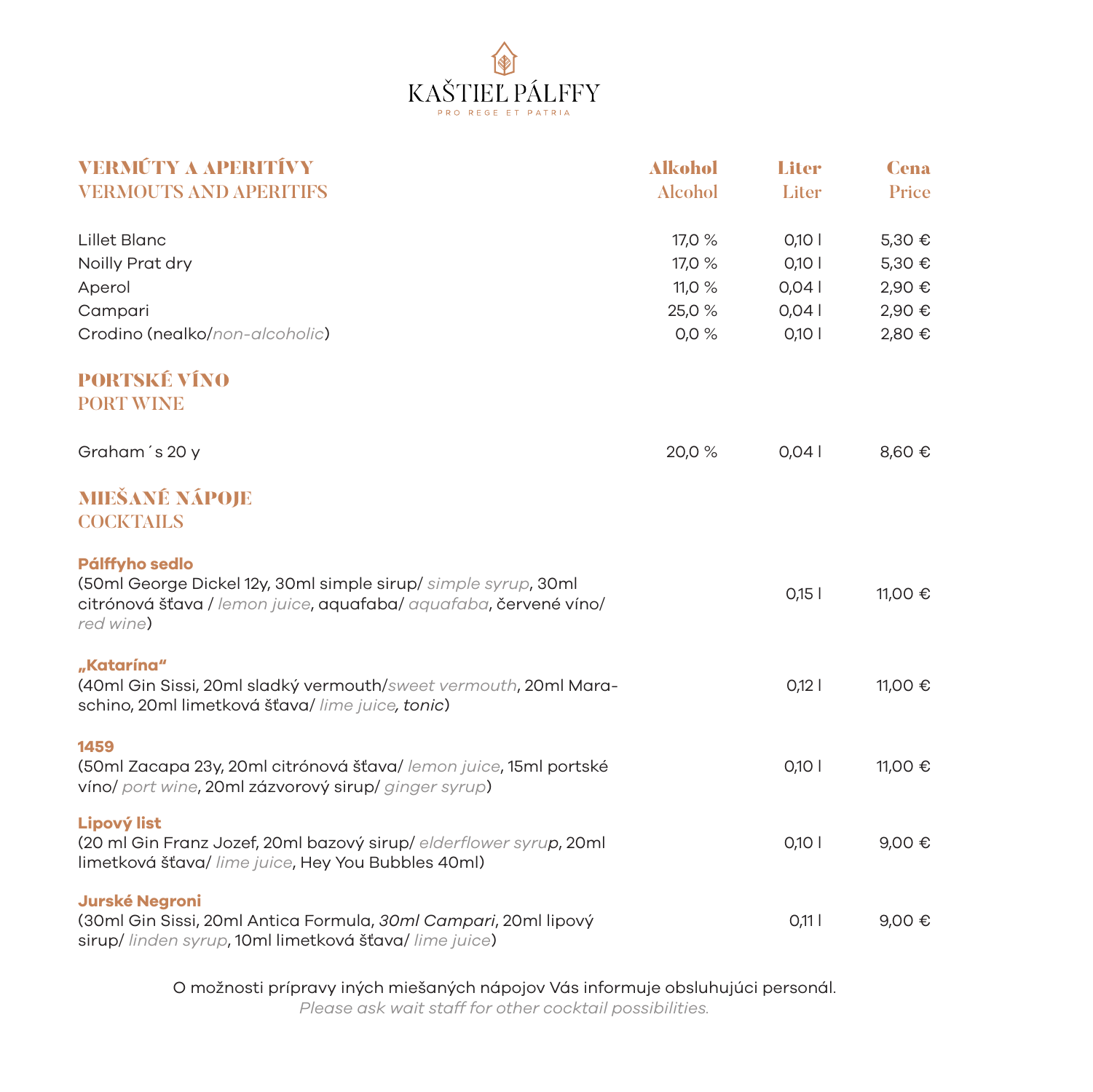

## GIN TONIC / GIN TONIC

 $R$ 

Mladý cisár Rakúsko-Uhorska Franz Josef a Alžbeta Bavorská boli ako oheň a voda. Ale ich láska sa jasne zapísala do histórie. Hoci rozdelení neprajnosťou cisárskeho dvora, ich srdcia stále horeli pre toho druhého. Zo zaľúbenia sa po rokoch stalo najsilnejšie priateľstvo, ktoré trvalo až do smrti. A v básňach umelcov, na strieborných plátnach filmárov či v dielach literátov žije dodnes. Osobnosť Franza Josefa, čaro krásnej Sissi a ich nezvyčajná láska je pre nás veľkou inšpiráciou. Ich odkaz sa ukrýva v limitovanej edícii ginov, ktoré podávame v Kaštieli Pálffy.

*Emperor Franz Joseph and Empress Elizabeth of Austria were like fire and ice. The love they shared is written in folklore. Even when separated by envious courts, their love endured. As time past their love grew and lasted until their deaths. The love story is written down in many books and movies and it is still as famous today as it was then. The love and affection they had for each other as well as Franz Joseph´s personality and Sissi´s beauty, to which she was known as, are the inspiration of our Gin. The message of our limited edition Gin is of love and devotion.*

|                                                                                                                                                     | Liter<br>Liter | <b>Cena</b><br>Price |
|-----------------------------------------------------------------------------------------------------------------------------------------------------|----------------|----------------------|
| <b>FRANZ JOSEF</b><br>(60ml Gin Franz Josef, 20ml smrekový sirup/ spruce syrup, rozmarín/<br>rosemary, 100ml herbálny tonic/ herbal tonic water)    | 0,18           | 12,00 €              |
| <b>SISSI</b><br>(60 ml Gin Sissi, 20ml bylinný extrakt z ruží/ herbal rose extract, 100ml<br>ružový tonic/ rose tonic water)                        | $0,18$         | 12,00 €              |
| <b>ARCIVOJVODA</b><br>(30ml The Fillers 28 barrel aged, 30ml The Duke Munich, 20ml lipový<br>sirup/linden syrup, herbálny tonic/herbal tonic water) | $0,18$         | 10,00 €              |
| <b>RUDOLF</b><br>(60ml Gin Franz Josef, tymián/ thyme, rozmarín/ rosemary, 120ml<br>botanical tonic)                                                | 0,18           | 10,00 €              |
| <b>MÁRIA VALÉRIA</b><br>(60ml Gin Sissi, uhorka/cucumber, 120ml dry tonic)                                                                          | 0,18           | 10,00 €              |
| <b>ŽOFIA FREDERIKA</b><br>(60ml Gin Sissi, 20ml medová voda/ honey water, 20ml rebarborový<br>sirup/ rhubarb syrup, 80ml classic tonic)             | 0,18           | 9,00 €               |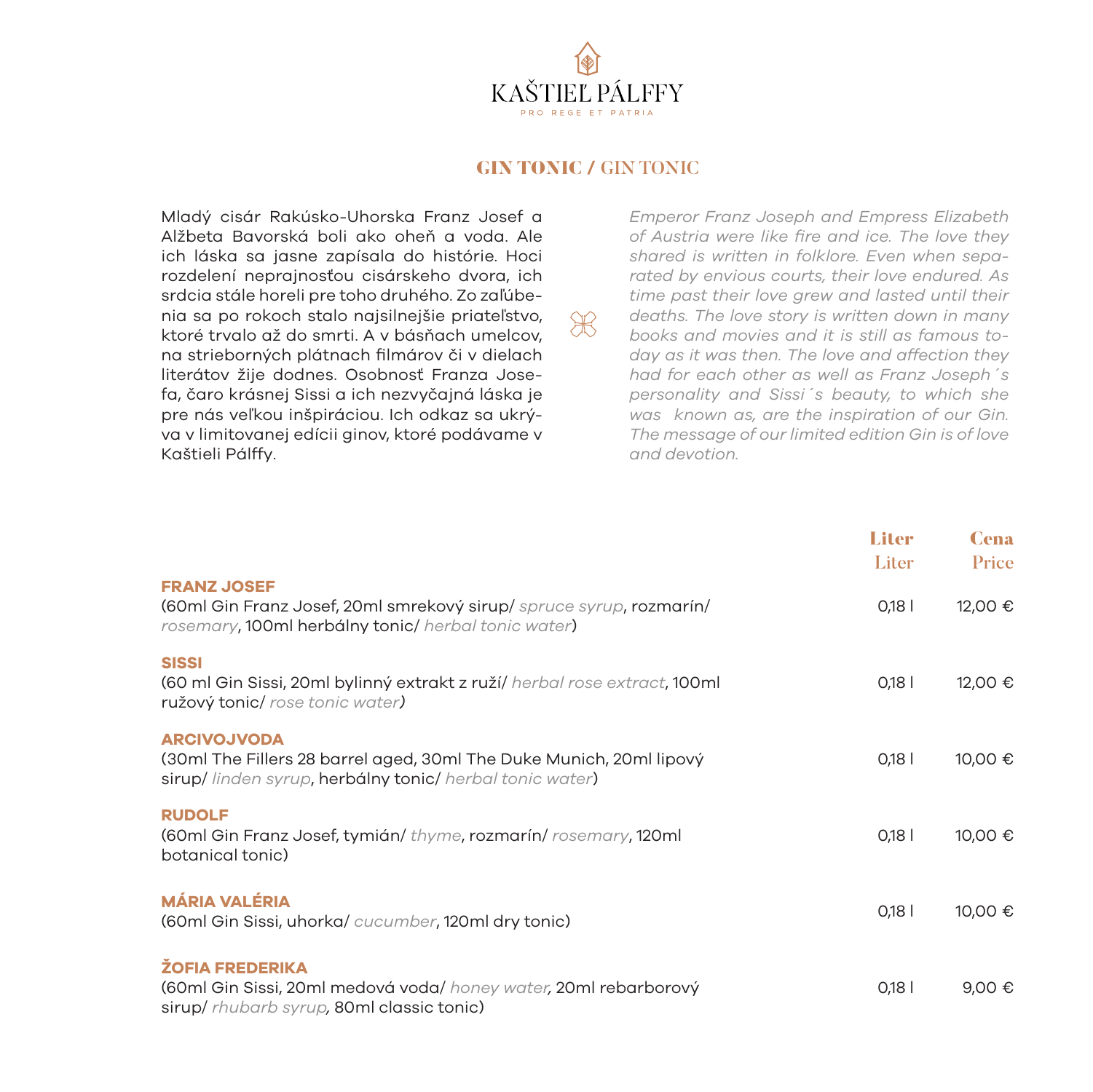

|                                               | <b>Alkohol</b><br><b>Alcohol</b> | <b>Liter</b><br>Liter | <b>Cena</b><br>Price |
|-----------------------------------------------|----------------------------------|-----------------------|----------------------|
| <b>OVOCNÉ DESTILÁTY</b><br><b>SPIRITS</b>     |                                  |                       |                      |
| <b>CHATEAU SELEŠŤANY DISTILLERY</b>           |                                  |                       |                      |
| Chabzdovica<br>Elderberry distillate          | 52,0 %                           | 0,041                 | 9,90 €               |
| Čremchovica<br><b>Black cherry distillate</b> | 52,0 %                           | 0,041                 | 8,80 €               |
| Malinovica<br>Raspberry distillate            | 52,0 %                           | 0,041                 | 12,80 €              |
| Hruškovica<br>Pear distillate                 | 52,0 %                           | 0,041                 | 7,50 €               |
| Slivovica<br>Plumb distillate                 | 52,0 %                           | 0,04                  | 7,50 €               |
| Marhulovica<br>Apricot distillate             | 52,0 %                           | 0,041                 | 7,50 €               |
| Dulovica<br>Quince distillate                 | 52,0 %                           | 0,041                 | 9,90 €               |
| Iršai Oliver<br>Irsai Oliver grape distillate | 52,0 %                           | 0,041                 | 7,50 €               |
| <b>CALVADOS</b>                               |                                  |                       |                      |
| Père Magloire VSOP Calvados                   | 40,0%                            | 0,041                 | 4,40 €               |
| SHERRY<br><b>SHERRY</b>                       |                                  |                       |                      |
| Ximénez Spinola Old Harvest Medium Sherry     | 17,0 %                           | 0,041                 | 3,00 €               |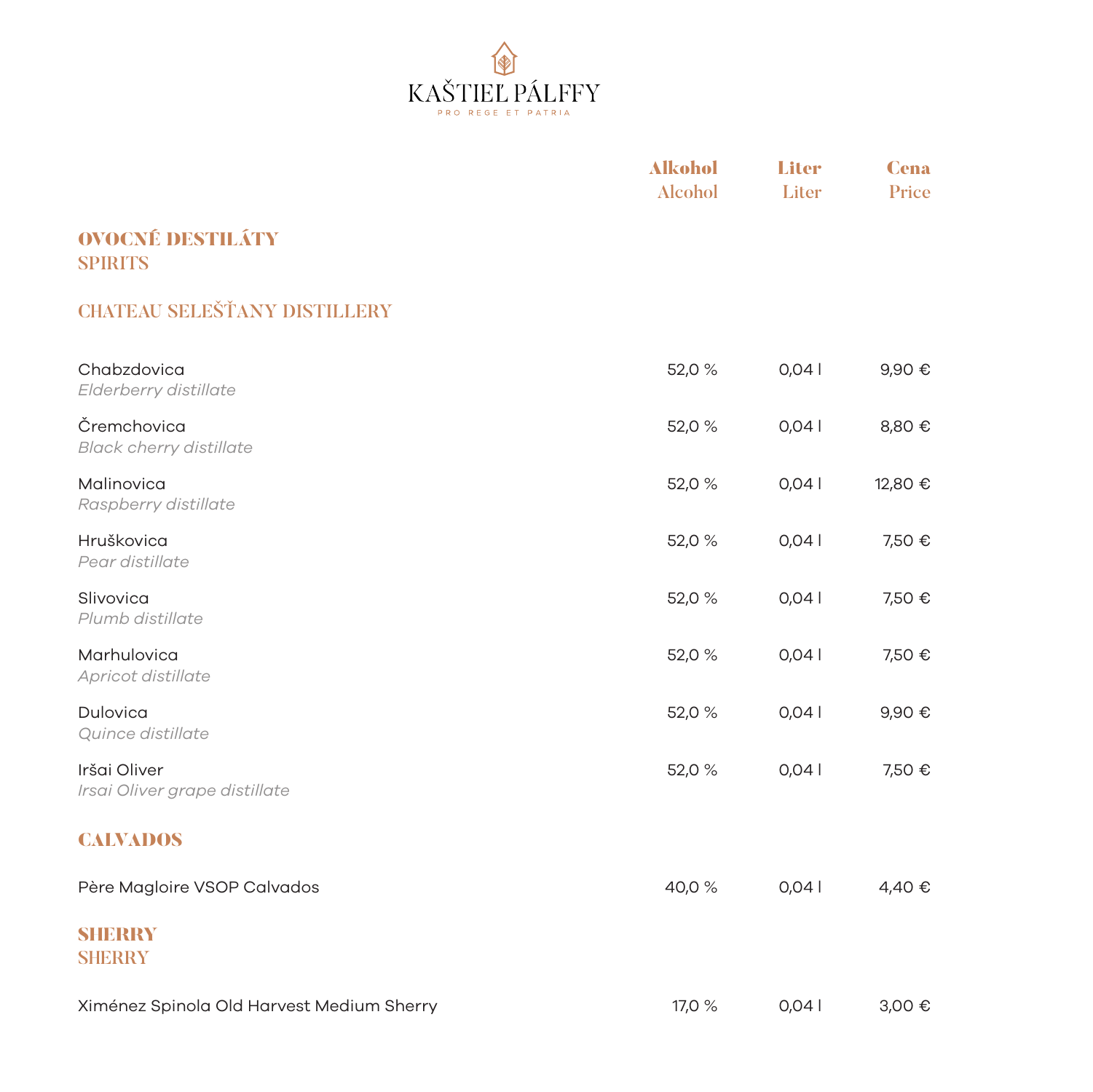

|                                                                          | <b>Alkohol</b>   | <b>Liter</b>   | <b>Cena</b>        |
|--------------------------------------------------------------------------|------------------|----------------|--------------------|
|                                                                          | <b>Alcohol</b>   | Liter          | Price              |
| <b>GRAPPA</b>                                                            |                  |                |                    |
| <b>GRAPPA</b>                                                            |                  |                |                    |
| Fèlsina Grappa Sangiovese 2009                                           | 40,0 %           | 0,041          | 7,90 €             |
| Mazzei Zisola Grappa Sessanta                                            | 60,0 %           | 0,041          | 10,90 €            |
| Colle Massari                                                            | 45,0 %           | 0,041          | 8,40 €             |
| Poggio di Sotto di Brunello                                              | 42,0%            | 0,041          | 8,60 €             |
| Barone Ricasoli Casalferro<br>Barone Ricasoli Castello di Brolio Riserva | 45,0 %<br>45,0 % | 0,04           | 10,20 €            |
| Frescobaldi Luce                                                         | 40,0 %           | 0,041<br>0,041 | 10,20 €<br>10,20 € |
| Frescobaldi Castel Giocondo-                                             | 45,0 %           | 0,041          | 7,90 €             |
| Brunello di Montalcino                                                   |                  |                |                    |
| LIKÉRY                                                                   |                  |                |                    |
| <b>LIQUERS</b>                                                           |                  |                |                    |
| Bailey's                                                                 | 17,0 %           | 0,041          | 3,10 €             |
| Amaretto Disaronno                                                       | 28,0%            | 0,041          | 3,50 €             |
| Luxardo Limoncello                                                       | 30,0%            | 0,041          | 3,10 €             |
| Bentianna                                                                | 13,0 %           | 0,041          | 4,00 €             |
| Becherovka                                                               | 38,0%            | 0,041          | 3,50 €             |
| <b>Fernet Branca</b>                                                     | 39,0%            | 0,041          | 2,40 €             |
| Jägermeister                                                             | 35,0%            | 0,041          | 2,90 €             |
| <b>ABSINT</b>                                                            |                  |                |                    |
| <b>ABSINTHÉ</b>                                                          |                  |                |                    |
| St. Antoine                                                              | 70,0 %           | 0,041          | 7,30 €             |
| <b>TEQUILA A MIEZGAL</b>                                                 |                  |                |                    |
| <b>TEQUILA A MEZCAL</b>                                                  |                  |                |                    |
| Patrón Reposado                                                          | 40,0 %           | 0,041          | 7,90 €             |
| Tequilu Patrón Silver                                                    | 40,0%            | 0,041          | 7,90 €             |
| Marca Negra                                                              | 49,2%            | 0,041          | 12,60 €            |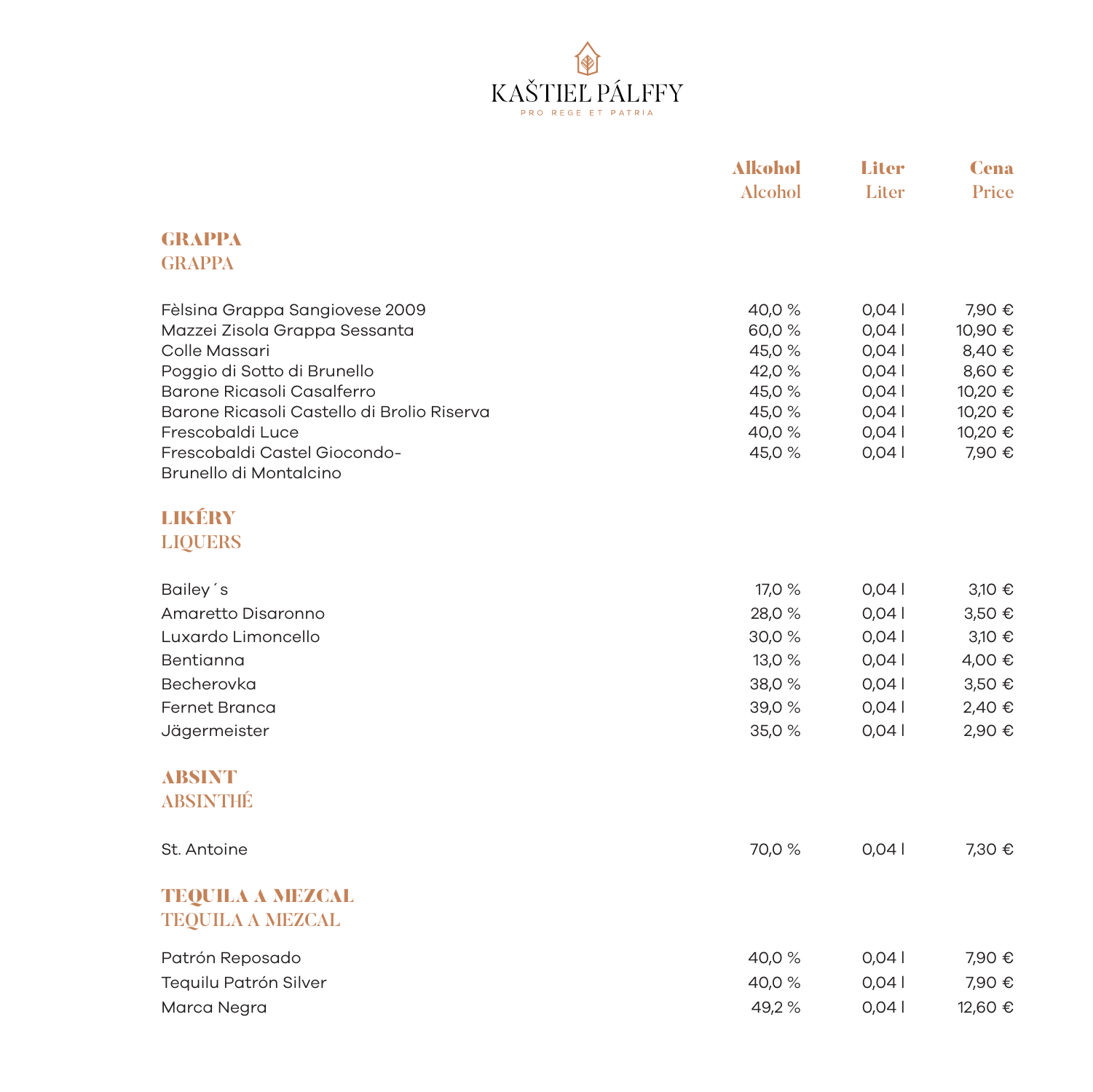

|                                                                                     | <b>Alkohol</b><br><b>Alcohol</b> | Liter<br>Liter | <b>Cena</b><br>Price |
|-------------------------------------------------------------------------------------|----------------------------------|----------------|----------------------|
| <b>VODKA</b><br><b>VODKA</b>                                                        |                                  |                |                      |
| Double Cross                                                                        | 40,0 %                           | 0,041          | 10,50 €              |
| Kremlin Award                                                                       | 40,0%                            | 0,041          | 6,40 €               |
| Beluga Noble                                                                        | 40,0%                            | 0,041          | 7,10 €               |
| Kalinka                                                                             | 40,0%                            | 0,041          | 4,20 €               |
| <b>GIN A BOROVIČKA</b><br><b>GIN AND JUNIPER SPIRIT</b>                             |                                  |                |                      |
| Borovička Exclusive (Fine Destillery)<br>Juniper brandy exclusive (Fine Distillery) | 40,0 %                           | 0,041          | 3,10 €               |
| Franz Jozef London Dry Gin                                                          | 45,0 %                           | 0,041          | 4,90 €               |
| Sissi London Dry Gin                                                                | 45,0%                            | 0,041          | 4,90 €               |
| Filliers Dry Gin 28 Barrel Aged                                                     | 43,7%                            | 0,041          | 6,20 €               |
| The Duke Munich Dry Gin                                                             | 45,0%                            | 0,041          | 6,60 €               |
| ARMAGNAC                                                                            |                                  |                |                      |
| <b>ARMAGNAC</b>                                                                     |                                  |                |                      |
| Chabot XO Coeur                                                                     | 40,0 %                           | 0,041          | 13,40 €              |
| <b>BRANDY</b>                                                                       |                                  |                |                      |
| <b>BRANDY</b>                                                                       |                                  |                |                      |
| Karpatské Brandy Špeciál                                                            | 40,0 %                           | 0,041          | 5,90 €               |
| <b>PRÉMIOVÉ RUMY</b>                                                                |                                  |                |                      |
| <b>PREMIUM RUMS</b>                                                                 |                                  |                |                      |
| Centenario 30 y                                                                     | 40,0 %                           | 0,041          | 20,20 €              |
| (Kostarika/Costa Rica)                                                              |                                  |                |                      |
| Dzama Rhum Vieux 15 y<br>(Madagaskar/Madagascar)                                    | 45,0 %                           | 0,041          | 37,70 €              |
|                                                                                     |                                  |                |                      |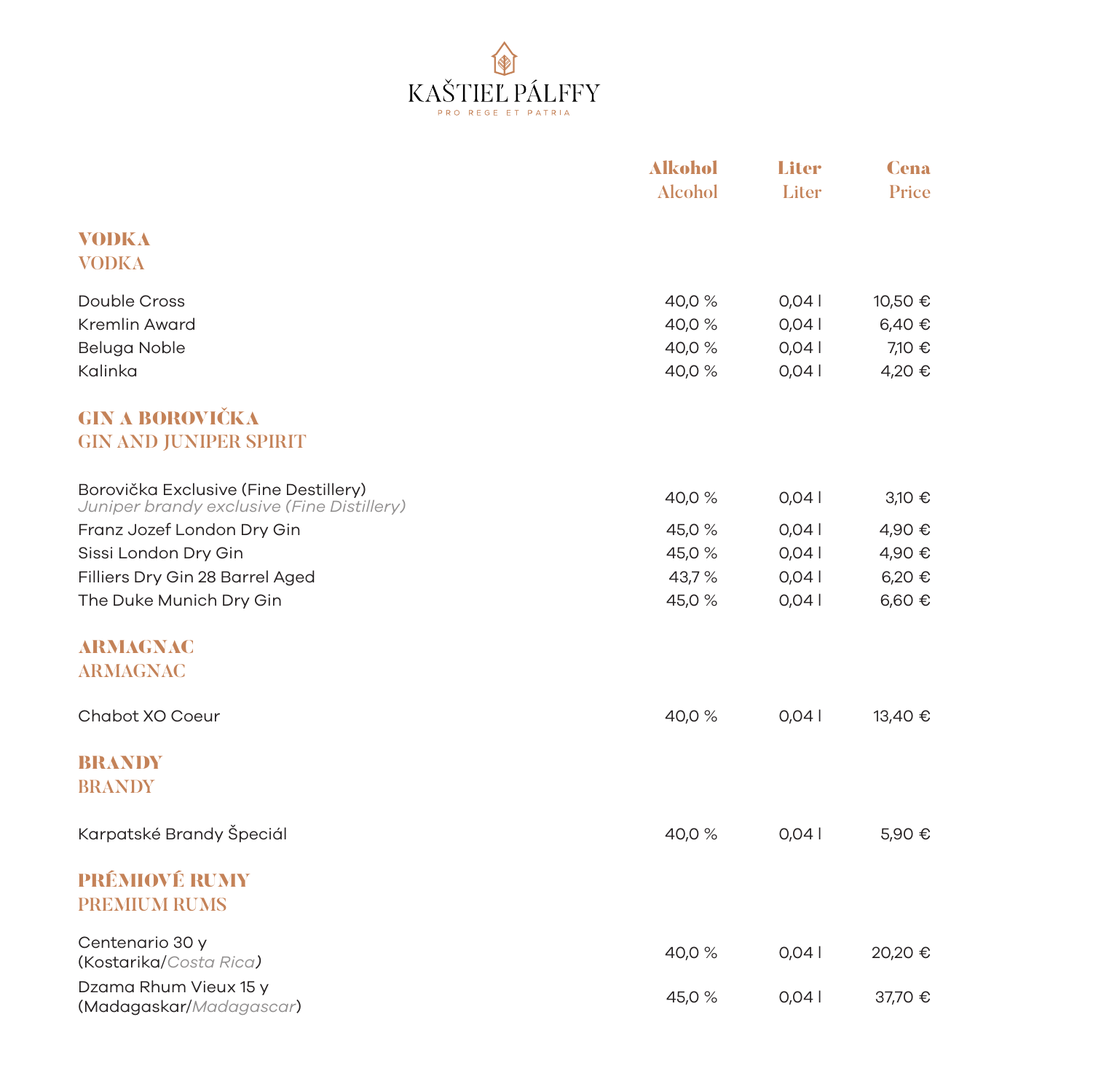

|                                                     | <b>Alkohol</b><br><b>Alcohol</b> | <b>Liter</b><br>Liter | <b>Cena</b><br>Price |
|-----------------------------------------------------|----------------------------------|-----------------------|----------------------|
| <b>RUMY</b><br><b>RUMS</b>                          |                                  |                       |                      |
| Zacapa 23 y<br>(Guatemala/Guatemala)                | 40,0%                            | 0,041                 | 7,20 €               |
| Zacapa XO<br>(Guatemala/Guatemala)                  | 40,0 %                           | 0,041                 | 14,50 €              |
| Dzama Cuvée Noire<br>(Madagaskar/Madagascar)        | 40,0 %                           | 0,041                 | 7,50 €               |
| Diplomatico 12 y<br>(Venezuela/Venezuela)           | 40,0%                            | 0,04                  | 6,80 €               |
| A. H. Riise XO<br>(Panenské ostrovy/Virgin Islands) | 40,0 %                           | 0,041                 | 8,70 €               |
| Plantation 20 y<br>(Barbados/Barbados)              | 40,0 %                           | 0,04                  | 7,80 €               |
| Centenario 20 y<br>(Kostarika/Costa Rica)           | 40,0%                            | 0,04                  | 7,80 €               |
| Caney<br>(Kuba/Cuba)                                | 38,0%                            | 0,04                  | 4,20 €               |
| <b>Blue Stamp</b><br>(Maurícius/Mauritius)          | 42,0 %                           | 0,041                 | 10,50 €              |
| English Harbour 5 y<br>(Antigua/Antigua)            | 40,0 %                           | 0,041                 | 5,90 €               |
| PRÉMIOVÉ KOŇAKY<br><b>PREMIUM COGNACS</b>           |                                  |                       |                      |
| Rémy Martin Louis XIII                              | 40,0%                            | 0,041                 | 243,50 €             |
| Hennessy Paradis Impérial                           | 40,0 %                           | 0,041                 | 184,50 €             |
| Hardy Noces de Diamant                              | 40,0 %                           | 0,041                 | 97,00 €              |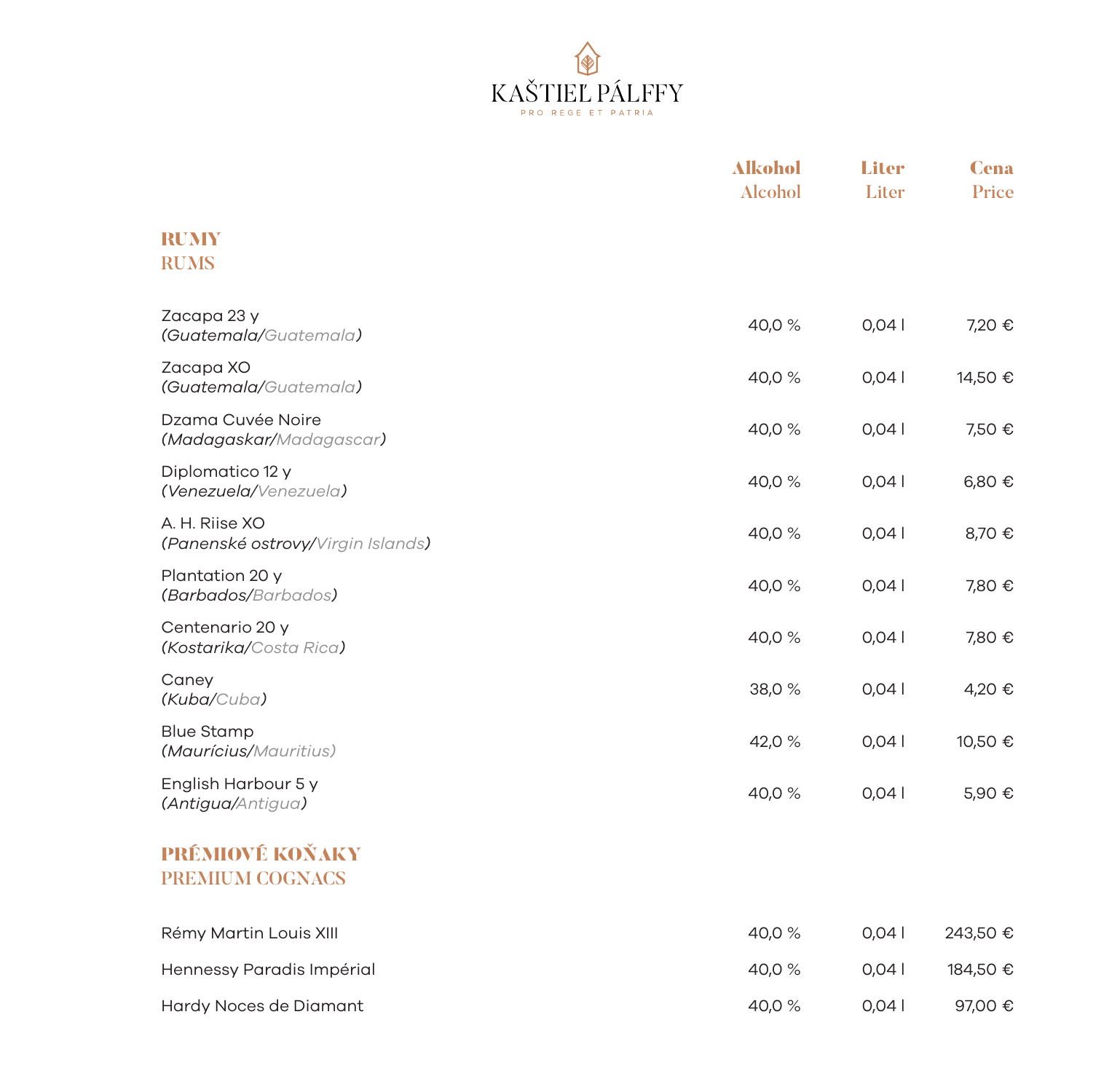

|                                                                                                                                                                                                                    | <b>Alkohol</b><br><b>Alcohol</b>                             | Liter<br>Liter                                             | <b>Cena</b><br>Price                                                    |
|--------------------------------------------------------------------------------------------------------------------------------------------------------------------------------------------------------------------|--------------------------------------------------------------|------------------------------------------------------------|-------------------------------------------------------------------------|
| <b>KOŇAKY</b><br><b>COGNACS</b>                                                                                                                                                                                    |                                                              |                                                            |                                                                         |
| Hardy XO<br>A. de Fussigny XO<br>Tesseron Lot No. 76<br>Claude Chatelieur XO<br>Frapin VIP XO Grande Champagne<br><b>ABK6 VSOP</b><br>Lautrec XO<br>ŠKÓTSKE SINGLE MALT WHISKY<br><b>SCOTCH SINGLE MALT WHISKY</b> | 40,0 %<br>40,0%<br>40,0%<br>40,0%<br>40,0%<br>40,0%<br>40,0% | 0,041<br>0,04<br>0,041<br>0,041<br>0,041<br>0,041<br>0,041 | 12,90 €<br>14,10 €<br>13,70 €<br>8,90 €<br>21,00 €<br>8,70 €<br>12,50 € |
| Lagavulin 16 y<br>(ostrov Islay/Islay island)                                                                                                                                                                      | 43,0 %                                                       | 0,041                                                      | 14,30 €                                                                 |
| Caol Illa 12 y<br>(ostrov Islay/Islay island)                                                                                                                                                                      | 43,0 %                                                       | 0,041                                                      | 8,30 €                                                                  |
| Talisker 10 y<br>(ostrov Isle of Skye/island Isle of Skye)                                                                                                                                                         | 45,8 %                                                       | 0,041                                                      | 7,30 €                                                                  |
| Highland Park 12 y<br>(ostrovy Orkney Islands)                                                                                                                                                                     | 40,0 %                                                       | 0,041                                                      | 8,50 €                                                                  |
| Oban 14 y<br>(oblast Highland/Highland region)                                                                                                                                                                     | 43,0 %                                                       | 0,041                                                      | 8,70 €                                                                  |
| <b>ÍRSKE WHISKEY</b><br><b>IRISH WHISKEY</b>                                                                                                                                                                       |                                                              |                                                            |                                                                         |
| Green Spot<br>Connemara Peated Single Malt                                                                                                                                                                         | 40.0 %<br>40,0%                                              | 0,041<br>0,041                                             | 7,60 €<br>5,60 €                                                        |
| ŠKÓTSKE BLENDED WHISKY<br><b>SCOTCH BLENDED WHISKY</b>                                                                                                                                                             |                                                              |                                                            |                                                                         |
| Chivas Regal 18 y                                                                                                                                                                                                  | 40,0%                                                        | 0,041                                                      | 10,00 €                                                                 |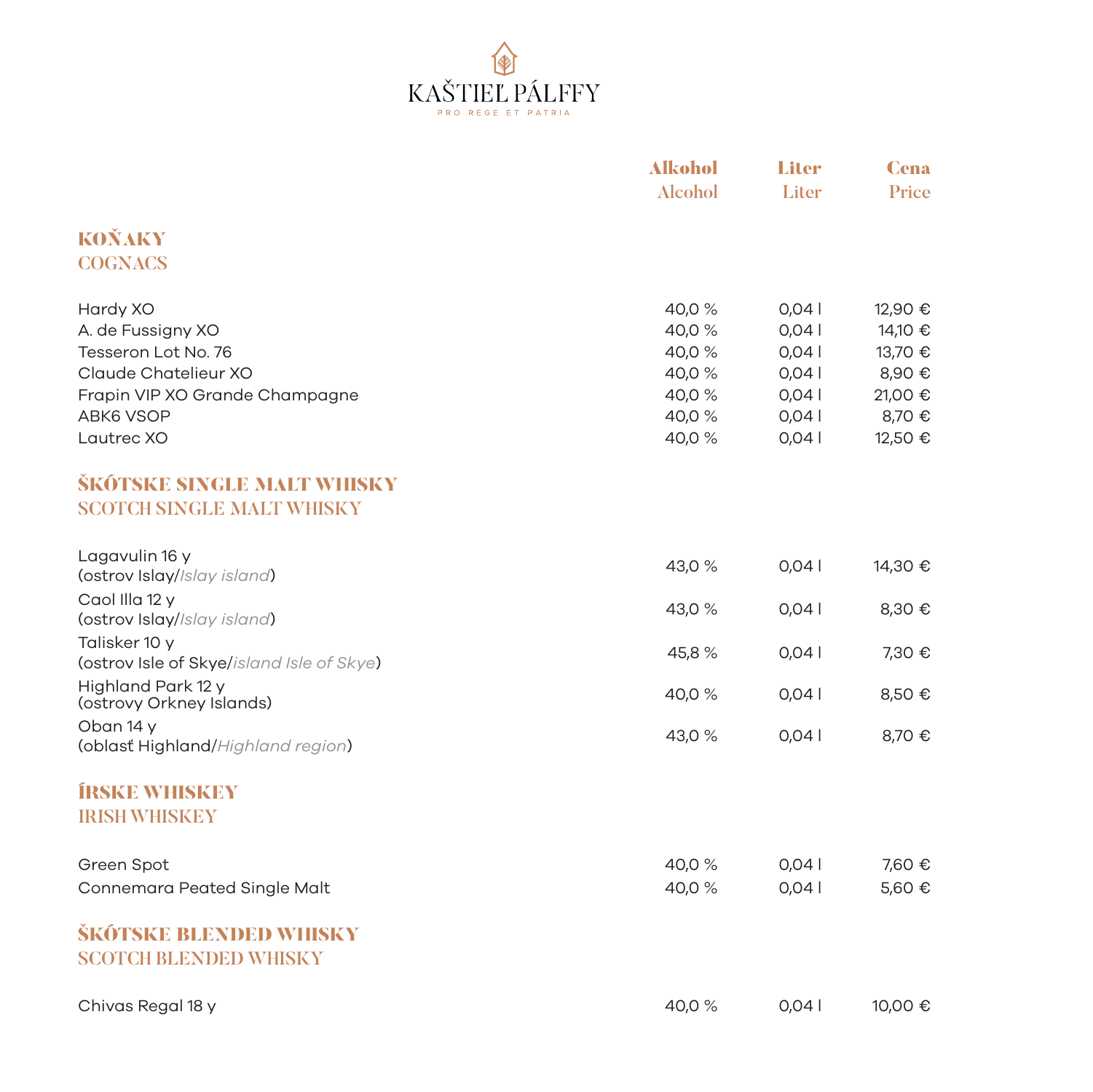

|                                                        | <b>Alkohol</b><br>Alcohol | Liter<br>Liter | <b>Cena</b><br>Price |
|--------------------------------------------------------|---------------------------|----------------|----------------------|
| <b>BOURBON A WHISKEY</b><br><b>BOURBON AND WHISKEY</b> |                           |                |                      |
|                                                        |                           |                |                      |
| George Dickel 12 y                                     | 45,0 %                    | 0.041          | 7,50 €               |
| <b>PIVO</b>                                            |                           |                |                      |
| <b>BEER</b>                                            |                           |                |                      |
| ERB Svetlý ležiak 12° /ERB Pale lager 12°              | 5,0%                      | 0,501          | 4,70 €               |
| ERB Tmavý špeciál / ERB Dark special                   | 5,2%                      | 0,301          | 3,00€                |
| <b>ERB Tmavý špeciál / ERB Dark special</b>            | 5.2%                      | 0,501          | 4,70 €               |
| Nealkoholický ERB /non-alcoholic ERB                   | 0,47%                     | 0,301          | 2,80 €               |
| Nealkoholický ERB /non-alcoholic ERB                   | 0,47%                     | 0,501          | 4,30 €               |

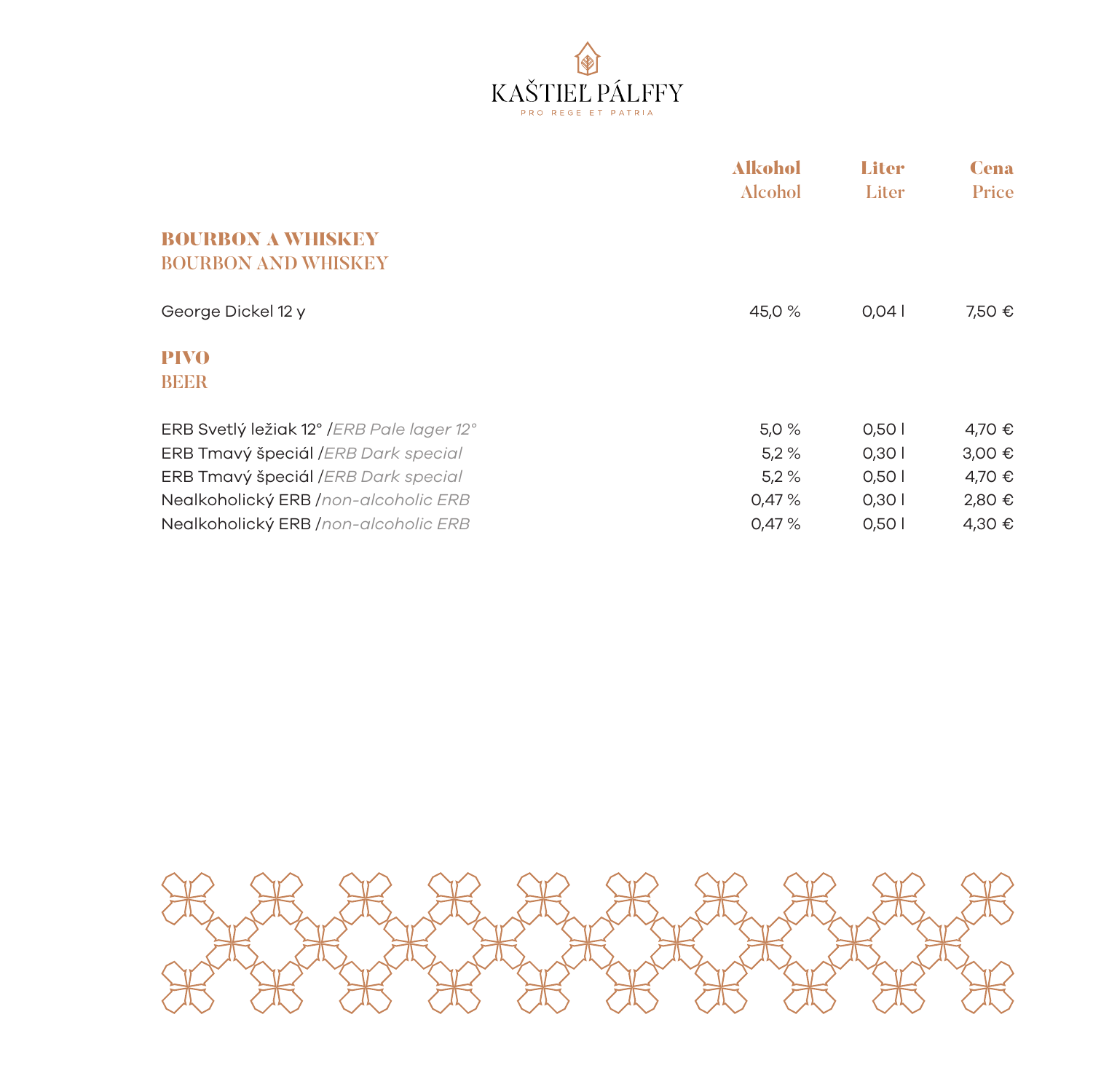

| <b>MINERÁLNE VODY</b>                                                                  | <b>Liter</b> | <b>Cena</b> |
|----------------------------------------------------------------------------------------|--------------|-------------|
| <b>MINERAL WATERS</b>                                                                  | Liter        | Price       |
| Romerquelle<br>(sýtená, nesýtená, citrónová tráva/sparkling, still water, lemon grass) | 0,331        | 2,70 €      |
| Romerquelle                                                                            | 0,75         | 4,50 €      |
| (sýtená, nesýtená/sparkling, still water)                                              |              |             |
| Fatra                                                                                  | 0,25         | 2,80 €      |
| Sulinka                                                                                | 0,331        | 2,70 €      |
| <b>NEALKO NÁPOJE</b>                                                                   |              |             |
| <b>SOFT DRINKS</b>                                                                     |              |             |
| Coca Cola/Coca Cola zero                                                               | 0,25         | 2,80 €      |
| Sprite                                                                                 | 0,25         | 2,80 €      |
| Fanta                                                                                  | 0,25         | 2,80 €      |
| Erasmus Tonic<br>(classic, dry, botanical)                                             | 0,201        | 3,00 €      |
| Vinea biela/červená<br>Vinea white/red                                                 | 0,251        | 2,80 €      |
| Džús Cappy (jablko, pomaranč, jahoda)<br>Rauch juice (apple, orange, strawberry)       | 0,20         | 2,80 €      |
| Ginger Beer Fever-Tree                                                                 | 0,20         | 3,00 €      |
| Karafa pramenitej neperlivej vody<br>Carafe of still water                             | 0,701        | 1,50 €      |
| Džbán vody s ovocím a bylinkami<br>Jug of water with fruit and herbs                   | 0,301        | 2,80 €      |
| Džbán vody s ovocím a bylinkami<br>Jug of water with fruit and herbs                   | 0,70         | 4,20 €      |
| Domáca limonáda<br>Home-made lemonade                                                  | 0,70         | 8,00 €      |
| Domáca limonáda<br>Home-made lemonade                                                  | 0,301        | 2,80 €      |
| Sóda<br>Soda water                                                                     | 0,101        | 0,90 €      |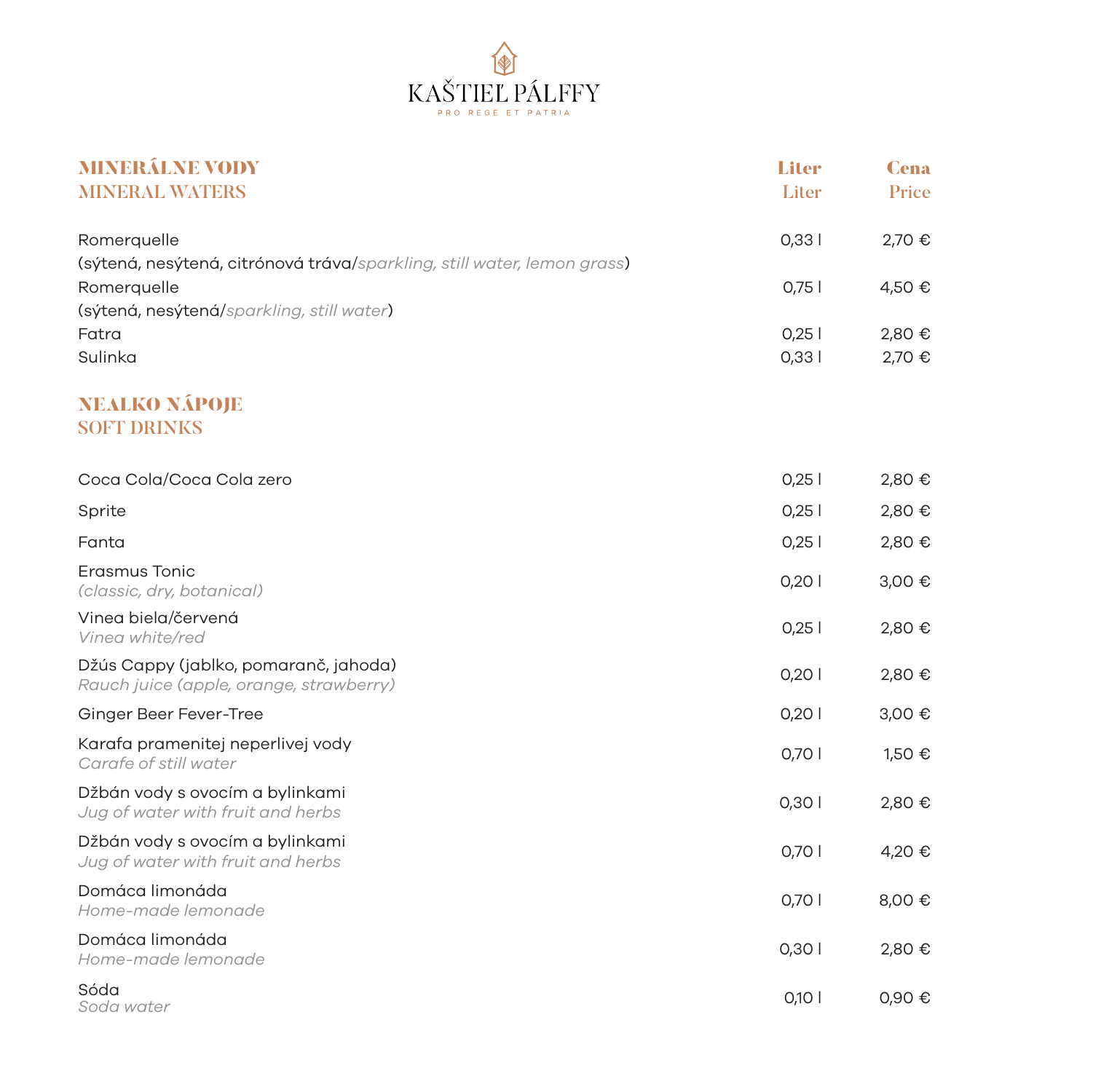

| ČERSTVÉ OVOCNÉ ŠŤAVY<br><b>FRESH JUICES</b>                                             | <b>Liter</b><br>Liter | <b>Cena</b><br>Price |
|-----------------------------------------------------------------------------------------|-----------------------|----------------------|
| Pomaranč/Grapefruit<br>Orange/Grapefruit                                                | 0,1                   | 2,40 €               |
| <b>KÁVA</b><br><b>CORREL</b>                                                            |                       |                      |
| Espresso, Espresso lungo<br>(8 g kávy/coffee, 20 ml mlieka/milk, 10 g cukru/sugar)      |                       | 3,40 €               |
| Espresso macchiato<br>(8 g kávy/coffee, 20 ml mlieka/milk, 10 g cukru/sugar)            |                       | 3,40 €               |
| Espresso doppio<br>(16 g kávy/coffee, 20 ml mlieka/milk, 10 g cukru/sugar)              |                       | 4,90 €               |
| Caffé latte<br>(8 g kávy/coffee, 180 ml mlieka/milk, 10 g cukru/sugar)                  |                       | 3,90 €               |
| Flat white<br>(16 g kávy/coffee, 180 ml mlieka/milk, 10 g cukru/sugar)                  |                       | 4,90 €               |
| Cappuccino<br>(8 g kávy/coffee, 150 ml mlieka/milk, 10 g cukru/sugar)                   |                       | 3,90 €               |
| Írska káva (Irish coffee)<br>(8 g kávy/coffee, 20 ml Green Spot, 140 ml smotana/ cream) |                       | 5,20 €               |

## Všetky kávy Vám môžeme pripraviť aj bez kofeínu.

*All coffees can be prepared decaffeinated.*

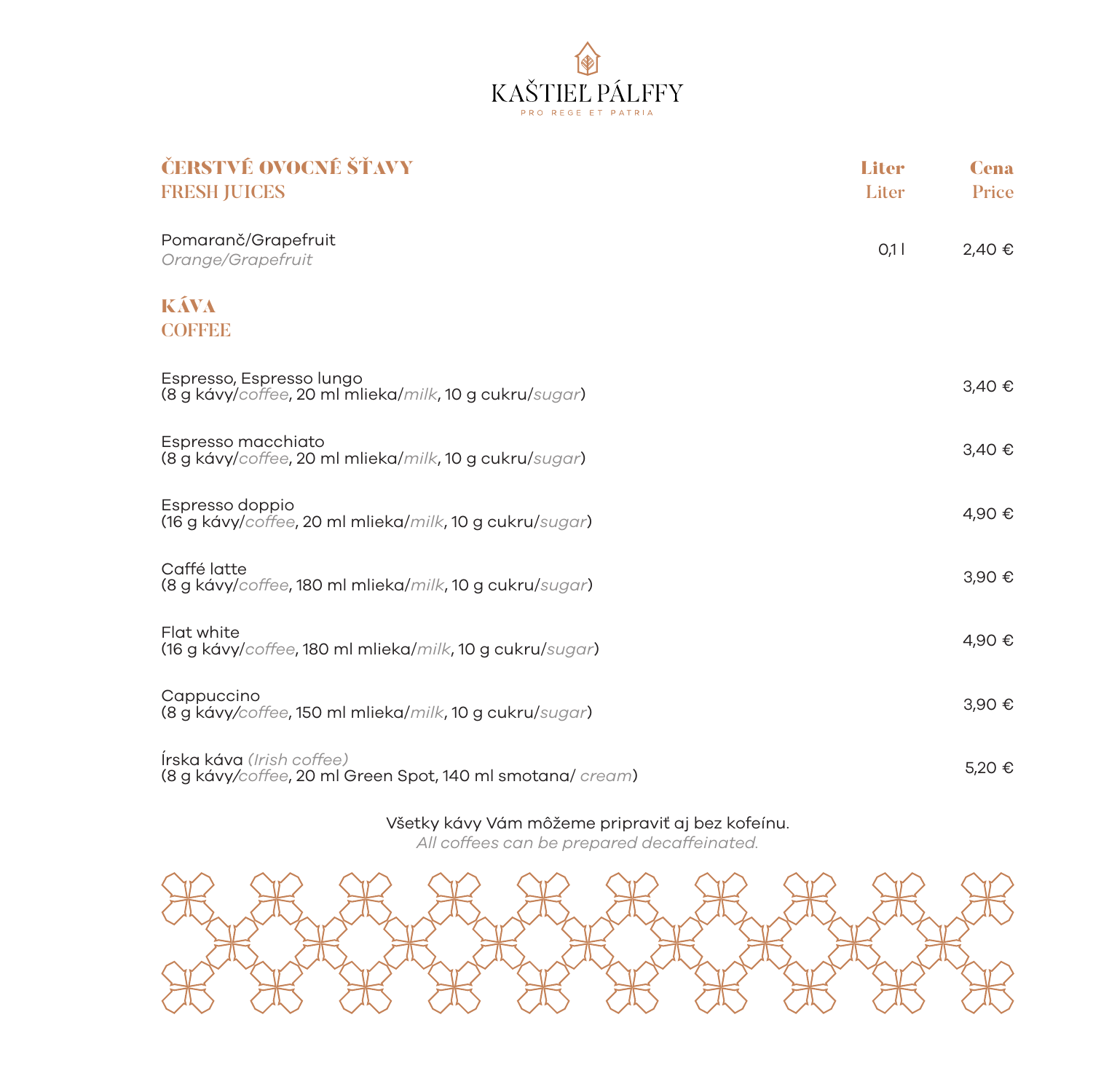

| PONUKA ČAJOV<br><b>TEA SELECTION</b>                                                                | Liter<br>Liter | <b>Cena</b><br>Price |
|-----------------------------------------------------------------------------------------------------|----------------|----------------------|
| Caj Althaus/Althaus tea<br>(čaj podľa ponuky/tea selection, 15 g citrónu/lemon,<br>20 g medu/honey) | 0,2            | 3,20 €               |
| Cerstvý zázvor/fresh ginger<br>(5g zázvoru/ginger, 15 g citrónu/lemon, 20 g medu/honey)             | 0.21           | 4,50 €               |
| Čerstvá mäta /fresh mint<br>(5g mäty/mint, 15 g citrónu/lemon, 20 g medu/honey)                     | 0.21           | 4,50 €               |
| HORÚCA ČOKOLÁDA<br><b>HOT CHOCOLATE</b>                                                             |                |                      |
| Plantážová horúca čokoláda<br>Plantation hot chocolate                                              | 0.21           | 4,50 €               |
| POCHUTINY<br><b>BAR SNACKS</b>                                                                      |                |                      |
| Pražené mandle 100 g<br>Roasted almonds                                                             |                | 8,90 €               |
| Pistácie 100 g<br>Pistachios                                                                        |                | 6,00 €               |
| Olivy s chilli a čiernym korením 70 g<br>Olives with chilli and black pepper                        |                | 6,00 €               |
| Sunkovo-syrové nárezy 300 g<br>Cold meat and cheese cuts                                            |                | 29,00 €              |